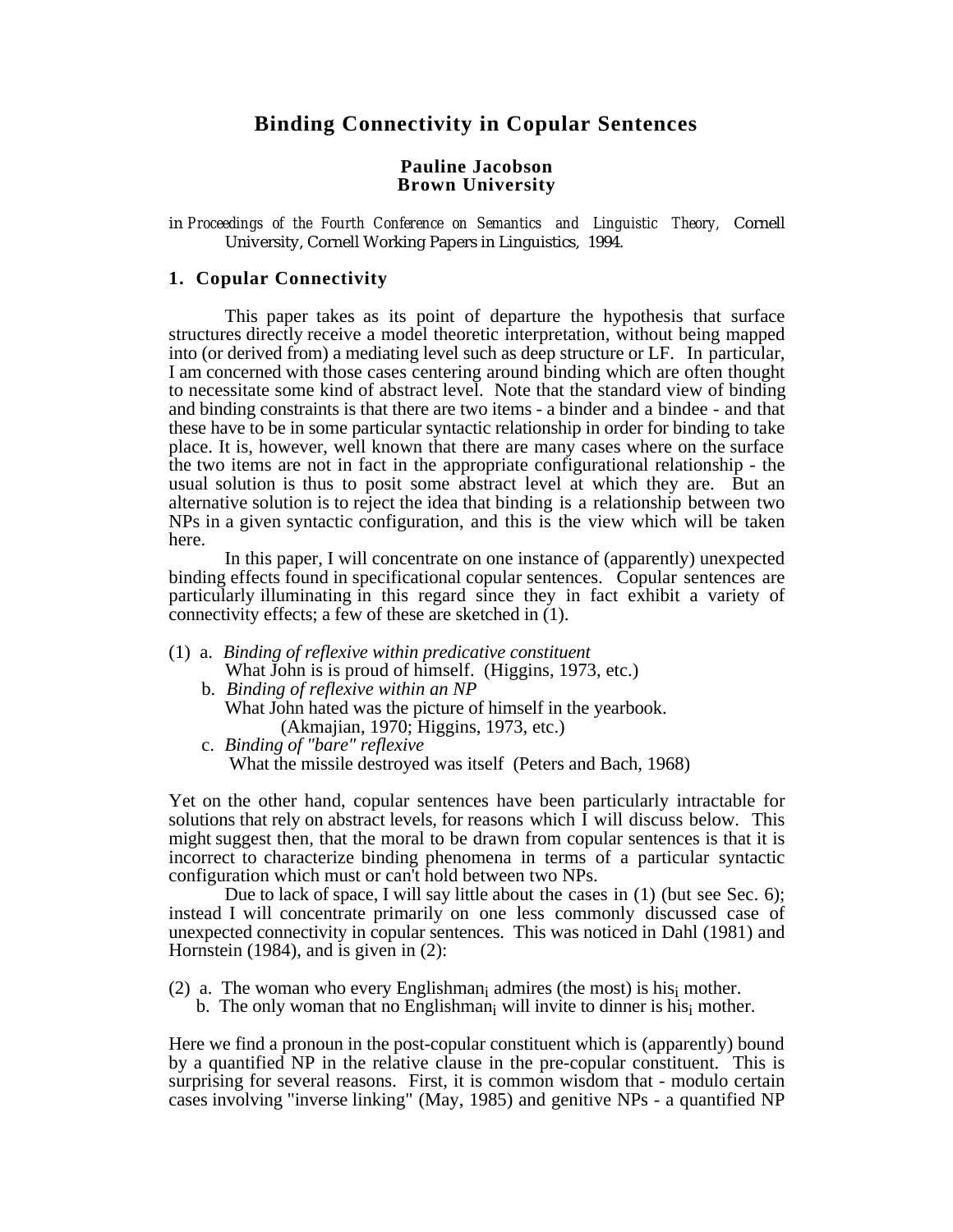must c-command a pronoun that it binds (Reinhart, 1983). Second, in order for the quantificational  $NP$  to bind the pronoun it would have to scope over it, yet it has been known since the work in Generative Semantics that a quantified NP can normally scope out of a relative clause only with great difficulty (see, e.g., Lakoff, 1970; see also Rodman, 1976). Thus note that (3) contrasts robustly with (2):

(3) a.  $?$ \*The woman who every Englishman<sub>i</sub> likes the most killed his<sub>i</sub> mother. b.  $?*$ The woman who no Englishman<sub>i</sub> invited to dinner killed his<sub>i</sub> mother.

Third, even if a quantified NP can in some cases scope out of a relative clause, this cannot be the explanation for (2) since, as noted by Dahl (1981) assigning widest scope to the quantified NP in (2) does not actually give the right meaning. This is easiest to demonstrate with (2b); note that its meaning (or at least its most prominent meaning) is not the one paraphrased in (4):

(4) For no Englishman x is it the case that the only woman that x invited to dinner is x's mother.

Finally, there is one further striking fact about this kind of binding - it appears to be sensitive to Weak Crossover effects (Hornstein, 1984). Thus note the contrast between (2) and (5):

(5) a. ?\*The woman who loves every Englishman<sub>i</sub> the most is his<sub>i</sub> mother. b.  $?*$ The woman who invited no Englishman<sub>i</sub> to dinner is his mother.

A plausible hypothesis here is that the contrast between (2) and (5) reduces to a runof-the-mill Weak Crossover effect as in (6a) vs. (6b):

- $(6)$  a. No Englishman<sub>i</sub> invited his<sub>i</sub> mother to dinner.
- b.  $?*His<sub>i</sub>$  mother invited no Englishman<sub>i</sub> to dinner.

Thus the standard solution to unexpected connectivity effects like these is to posit either a level of representation at which the post-copular constituent is actually in the position of the gap in the pre-copular constituent, or a level at which the postcopular constituent is surrounded by a copy of the pre-copular material. The first of these is the more common approach; using (2) as the exemplar two variants of this solution are shown in (7). One is a transformational variant and is (roughly) the solution proposed in Ross (cited in Lakoff, 1965), Akmajian (1970), and others; the second is simply the backwards reconstruction variant proposed in Hornstein (1984). (It should be noted that, with the exception of Hornstein (1984), the bulk of the literature is concerned with the binding of reflexives as in (1) rather than the binding in (2); nonetheless the standard solutions proposed for (1) would generalize to  $(2)$ .)

(7) a. Extraction analysis (roughly, Akmajian, 1970):

the only woman who every Englishman<sub>i</sub> admires  $\underline{\text{his}}_1$  mother is

 $\mathsf{d}$  b. Reconstruction analysis (Hornstein, 1984): the only woman who every Englishman<sub>i</sub> admires t<sub>i</sub> is **his**i mother  $d \qquad \qquad$ 

Obviously this gives a level at which the pronoun is c-commanded by the quantified NP without scoping out the quantified NP, and so the idea is that binding would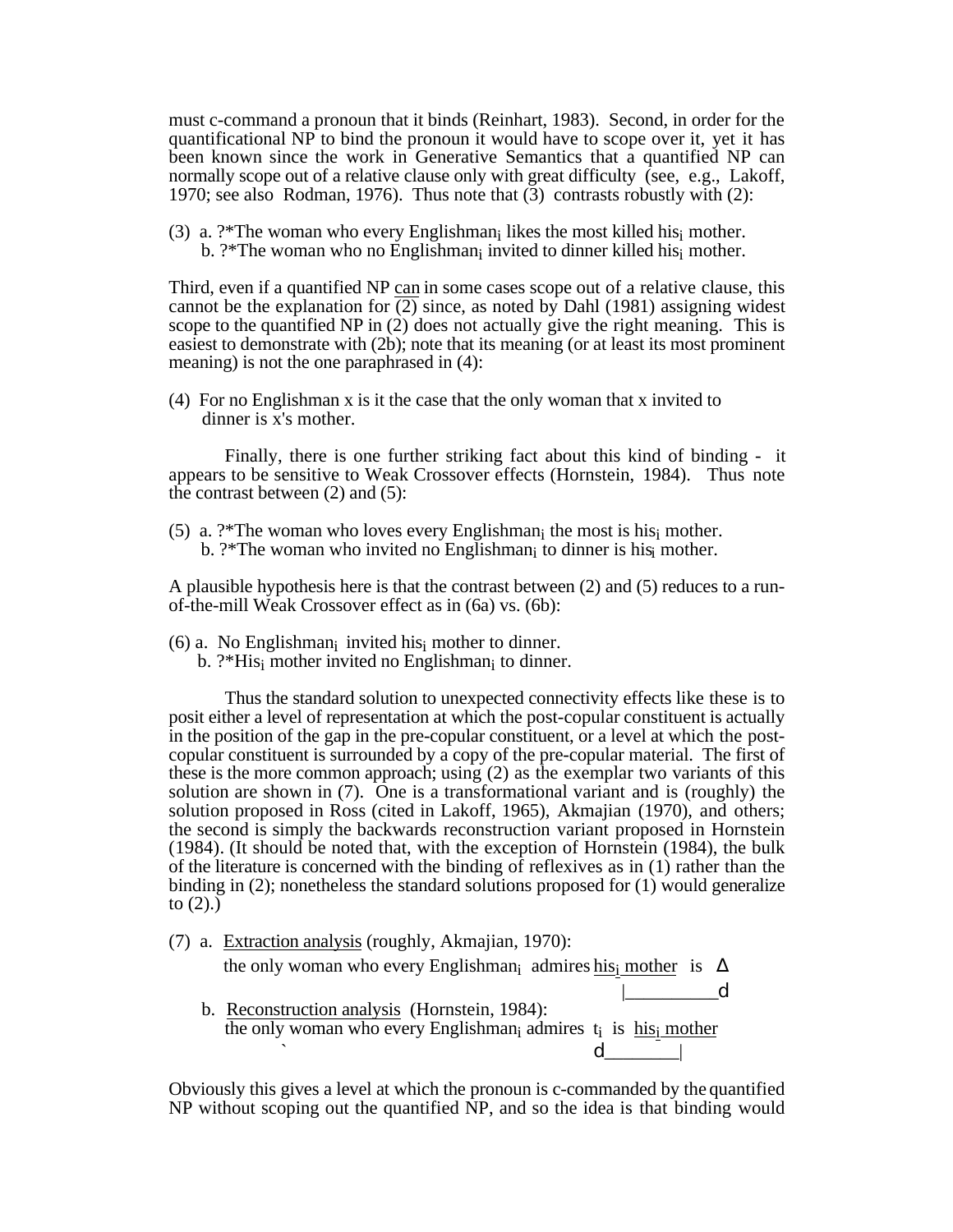take place at that level. Further, this could presumably account for the Weak Crossover facts in (5); the relevant level would exhibit a Weak Crossover violation and would, in fact, contain a structure like (6b).

However, as detailed most thoroughly in Higgins (1973), there are a number of problems with this type of solution. Perhaps the most serious and obvious is that the pre-extraction/reconstruction level appears to be semantic hash. In other words, since this is the level of representation at which binding is stated, it presumably is more generally the level which inputs the model-theoretic interpretation. Yet it is difficult to imagine any natural set of rules which would give the correct interpretation to the pre-extraction structure in (7a) or to the identical reconstruction structure in (7b). Along these lines, Higgins points out that a semantics for specificational copular sentences is needed anyway for cases like (8) in which there is no gap in the pre-copular constituent:

(8) Her Christmas present was a kangaroo.

Presumably, a sentence like (2) should be interpreted in essentially the same way that (8) is, but no reconstruction nor extraction could be involved in giving the interpretation for (8).

The second type of solution - variants of which are proposed in Peters and Bach (1968) and Ross (1972) - posits that the post-copular constituent is not actually in the gap position at the relevant level. Rather, it is surrounded by a copy of the pre-copular constituent; thus the relevant level for (2) is as shown in (9):

(9) the only person who every Englishman<sub>i</sub> admires is every Englishman<sub>i</sub> admires hisi mother.

Again, while this accounts for the unexpected connectivity effects, this solution too makes little semantic sense and has no motivation other than providing an account of these effects. And note that this solution too does not generalize to (8).

Moreover,, Groenendijk and Stokhof (1983) point out that this type of binding is also found in cases like (10):

(10) Every Englishman<sub>i</sub> loves someone. It's his<sub>i</sub> mother.

To extend either of the above types of solutions to (10) would be extremely complex, and best, and would involve a number of operation which appear to have no independent motivation.

# **2. Variable Free Semantics**

Since the solutions relying on abstract levels appear to present serious difficulties for the rest of the semantics of copular sentences, we might instead conclude from these that binding should not be seen as a relationship between two NPs in a given syntactic configuration. I will thus argue that the binding in (2) can be naturally accounted for by an extension of the analysis of functional questions developed in Groenendijk and Stokhof (1983) and Engdahl (1986). However - and quite crucially - the functional question analysis by itself is not enough to provide a full account - my full account relies on combining this with the variable-free approach to binding argued for in Jacobson (1991, 1992a, 1992b, 1994).

We thus turn first to the variable-free account of binding explored in these papers; I will quickly review this account and some independent motivation for it. The basic idea of a variable-free approach was proposed in Quine (1966) (see also Curry and Feys, 1958) and has also been explored recently in Szabolcsi (1987,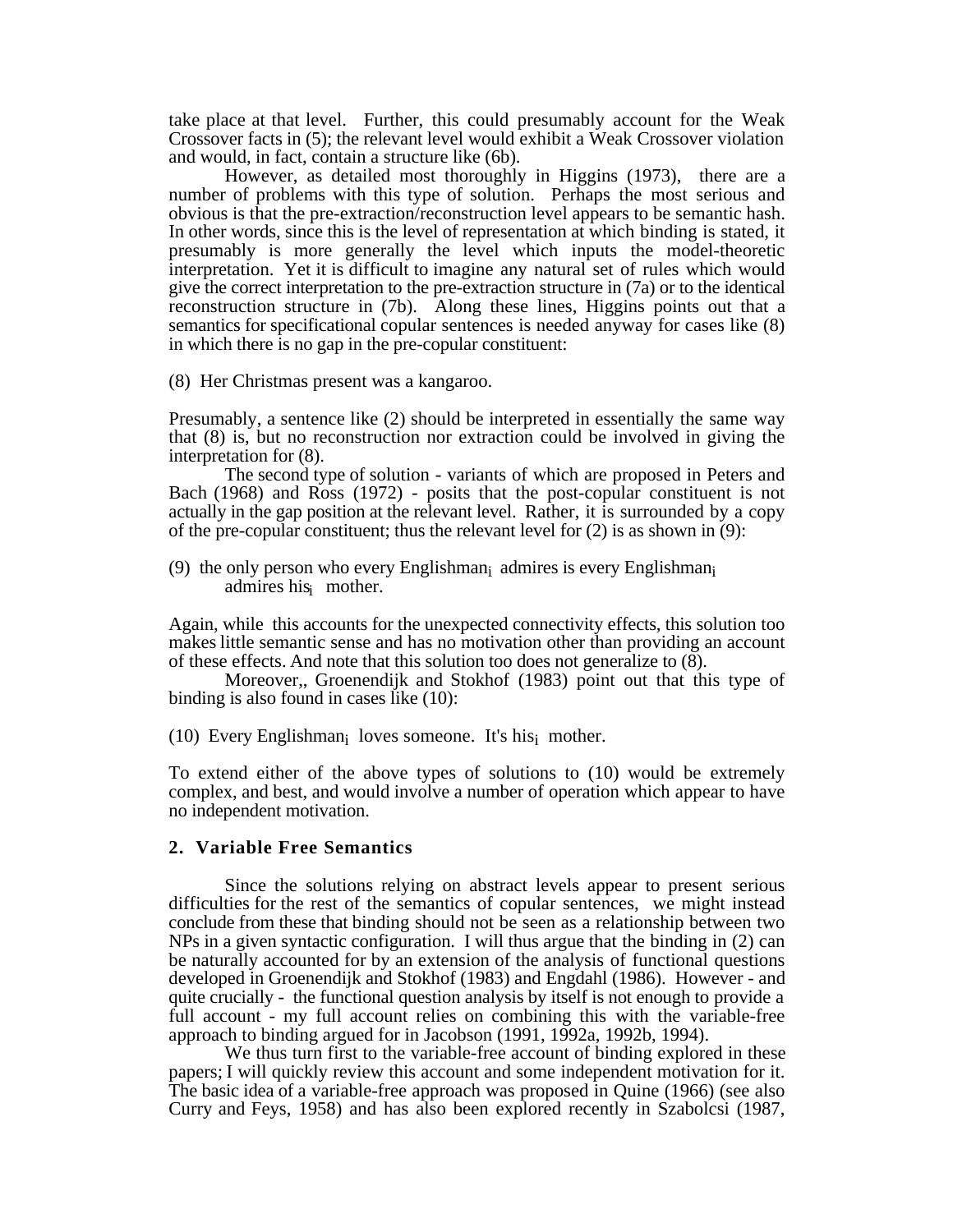1992) and Hepple (1990), although my implementation is somewhat different from those. Consider first an ordinary case of binding, as in (11) and (12):

 $(11)$  Every Englishman<sub>i</sub> thinks (that) Mary likes him<sub>i</sub>.

 $(12)$  Every Englishman<sub>i</sub> loves his<sub>i</sub> mother.

Under the standard account of binding, the embedded  $S$  in  $(11)$  translates as the open proposition *Mary likes x;* this in turn can be seen as a function from assignment functions to propositions. Similarly, the object NP in (12) translates as what we might call the "open individual" *x's mother -* i.e., a function from assignment functions to individuals. Under the variable-free approach, on the other hand, there are no variables as semantic entities or as crucial parts of the semantic machinery, and so there are of course also no assignment functions. Rather, in (11) the embedded S just denotes the property shown in (13):

(13) Mary-likes-him' =  $x[ike'(x)(m)]$ 

In order to achieve the effect that the embedded S in (11) has the meaning given in (13), we will assume first that a pronoun like *him* denotes just the identity function on individuals. (Actually, it presumably denotes the identity function on male individuals, but for simplicity I ignore gender here.) Leaving aside certain details which are not crucial to the points at hand, we can assume that the way in which the meaning of the embedded  $\overline{S}$  is put together is as sketched in (14). Here the meaning of *likes* first function composes with the meaning of the pronoun, so that the VP *likes him* just means *likes'.* Then the subject type-lifts and function composes with the meaning of *likes,* and the result is (13):

(14) likes-him' = likes'  $\circ$  him' = likes' Mary-likes-him' =  $P[P(m)] \circ$  likes' =  $x[likes'(x)(m)]$ 

(Actually, in Jacobson (1994, in preparation) this is done somewhat differently; here function composition is not used directly but is instead broken down into the two steps of the Geach rule followed by functional application. The reasons for this primarily concern the way in which this system hooks into the syntax; but since the issues involved in this are orthogonal to the point here, we will simplify here and instead directly use function composition.)

Similarly, take (12). Since a pronoun denotes only the identity function on individuals, it ends up contributing nothing to the meaning and is essentially just like a gap. It follows, then, that *his mother* denotes just the-mother-of function. Of course to make this explicit we need to embed this into some theory of the semantics of genitives with relational nouns. Suppose, then, that we say that the ordinary common noun *mother* is of type  $\langle e, \langle e, t \rangle$  and is of syntactic category  $N/RPP$  - that is, it wants a PP complement to its right to give a common noun. Call this *mother1*. Suppose further that we assume that any relational noun - i.e., any item of category  $\overline{N/R}$ PP - can shift its syntactic category and meaning as follows:

(15) Let be an expression of category  $N/RPP$  with meaning of type  $\langle e,\langle e,t\rangle\rangle$ . Then there is a homophonous expression of category  $NP/LP[GEN]$ , with meaning of type  $\langle e, e \rangle$ , where  $\vec{r} = x[y[y(x)(y)]]$ 

Given (15), there is a second item *mother2* which denotes a function from individuals to individuals; this item is expecting a genitive NP as argument, and the full NP *x's mother* will thus denote the unique individual y such that *mother<sub>I</sub>'(x)(y).* (In other words, *mother<sub>2</sub>'* is that function mapping each individual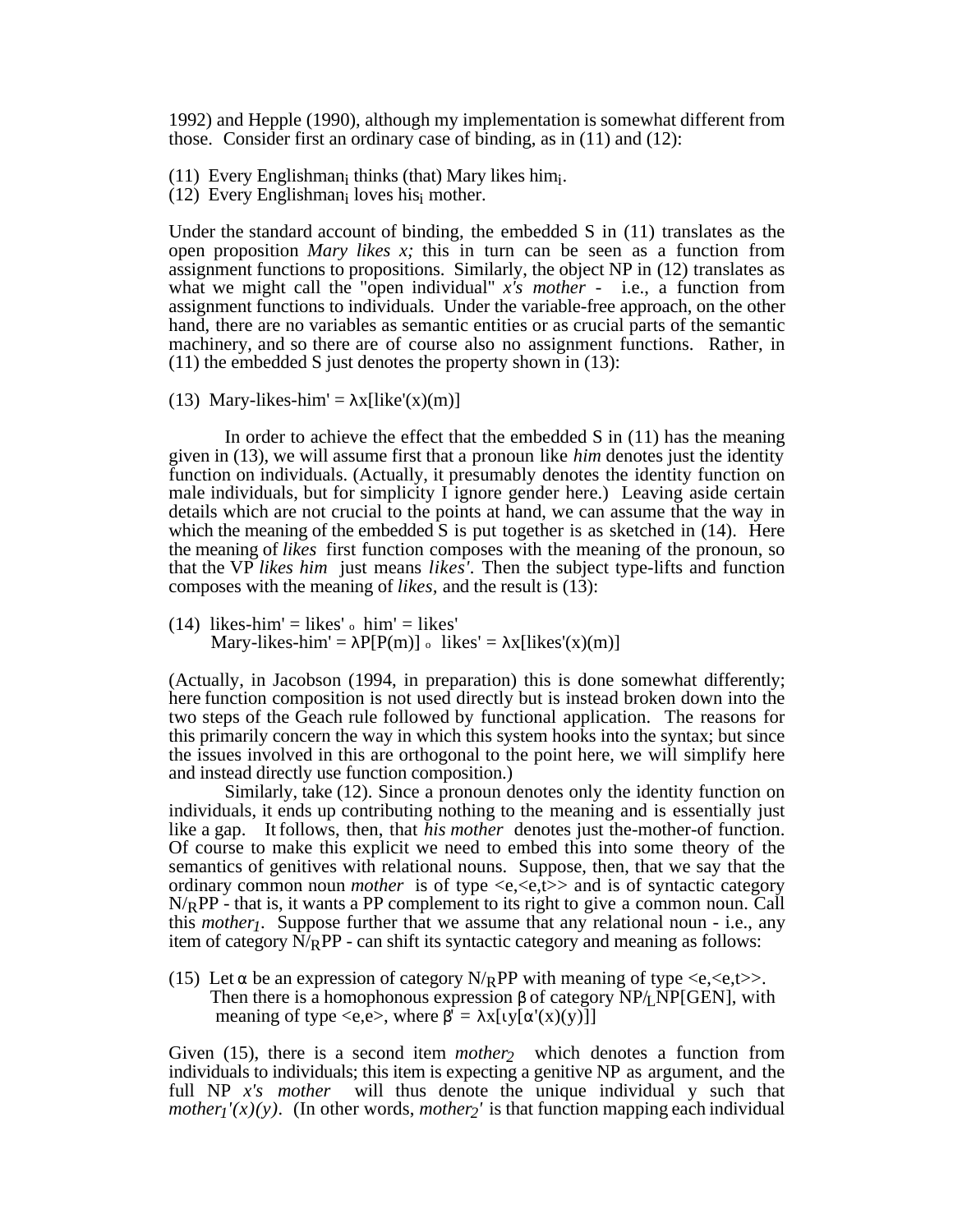into their mother.) Now in the composition of the meaning of *his mother,* we have an instance of *mother2*, and this will function compose with the meaning of the pronoun (which, recall, is the identity function on individuals); the result is that *his mother* again denotes the function mapping an individual into their mother, as shown in  $(16)$ :

(16) mother<sub>2</sub>' o  $x[x] = x[y' (x)(y)]] (=$ "the-mother-of function")

(The reader may wonder what forces function composition to apply here when the genitive is a pronoun rather than a full NP; for discussion of this see Jacobson (1994, in preparation).

Consider now the question of how it is that the pronoun eventually gets bound. Here I assume that the binding effect takes place via a type-shift rule operating on the meaning of *think* in (11) and on *loves* in (12). I have called this operation  $\zeta$ ; it is spelled out in (17):

(17) Let be an expression with meaning of type  $\langle X, \langle e, Y \rangle$ . Then there is a homophonous expression with meaning of type  $\langle \langle e, X \rangle, \langle e, Y \rangle$ , were  $z = z($  '). The definition of *z* is: For any function g,  $z(g) =$ f[  $x[g(f(x))(x)]$ ] (for f a variable of type  $\langle e, X \rangle$ ).

This can be straightforwardly generalized for the case of 3-place verbs; see Jacobson (1992a). The effect of the *z* rule is to "bind" the pronoun in some argument of a verb to a higher argument slot of that verb. For example, take the case of *love,* which denotes an ordinary 2-place relation between individuals. It can shift by *z* to denote a relation between individuals and functions from individuals to individuals, such that to *z*(love) some function f is to be an x who stands in the ordinary *loves'* relation to f(x).

We can exemplify with (12). We have seen that the object NP *his mother* denotes just the-mother-of function, and so is of the right type to serve as object of *z*(loves'). (12) thus says that every man *z*(loves) the-mother-of function. The binding in (11) is similar. Here the ordinary meaning of *think* is a relation between individuals and propositions, but in (11) it shifts by  $z$ . Note that  $z$ (think') is a relation between individuals and properties such that to  $z$ (think) a property P is to be an x who thinks that x has P. Since the embedded S in  $(11)$  denotes the property of being liked by Mary (as shown in  $(14)$ ) it can serve as the object here, and  $(11)$ says that every man stands in the  $z$ (think') relation to that property. The binding effect in both (11) and (12) is sketched more explicitly in (18):

- (18) a. Every Englishman<sub>i</sub> loves his<sub>i</sub> mother'  $(=(12))$ :  $z$ (loves') = f[  $x$ [love'(f(x))(x)]] loves-his-mother' =  $z$ (love')(the-mother-of') =  $x[love'(the-mother-of'(x))(x)]$  every-Englishman-loves-his-mother' = every-Englishman'( $x[love'(the-mother-of'(x))(x)]$ )
- b. Every Englishman<sub>i</sub> thinks (that) Mary likes him<sub>i</sub>  $(=(11))$ :  $z$ (thinks') = P[ x[think'(P(x))(x)]] thinks-that-Mary-likes-him' =  $z$ (think')( $x[like'(x)(m)]]$ ) =  $x[think'(like'(x)(m))(x)]$  every-Englishman-thinks-(that)-Mary-likes-him' = every-Englishman'( $x[think'(like'(x)(m))(x)]$ )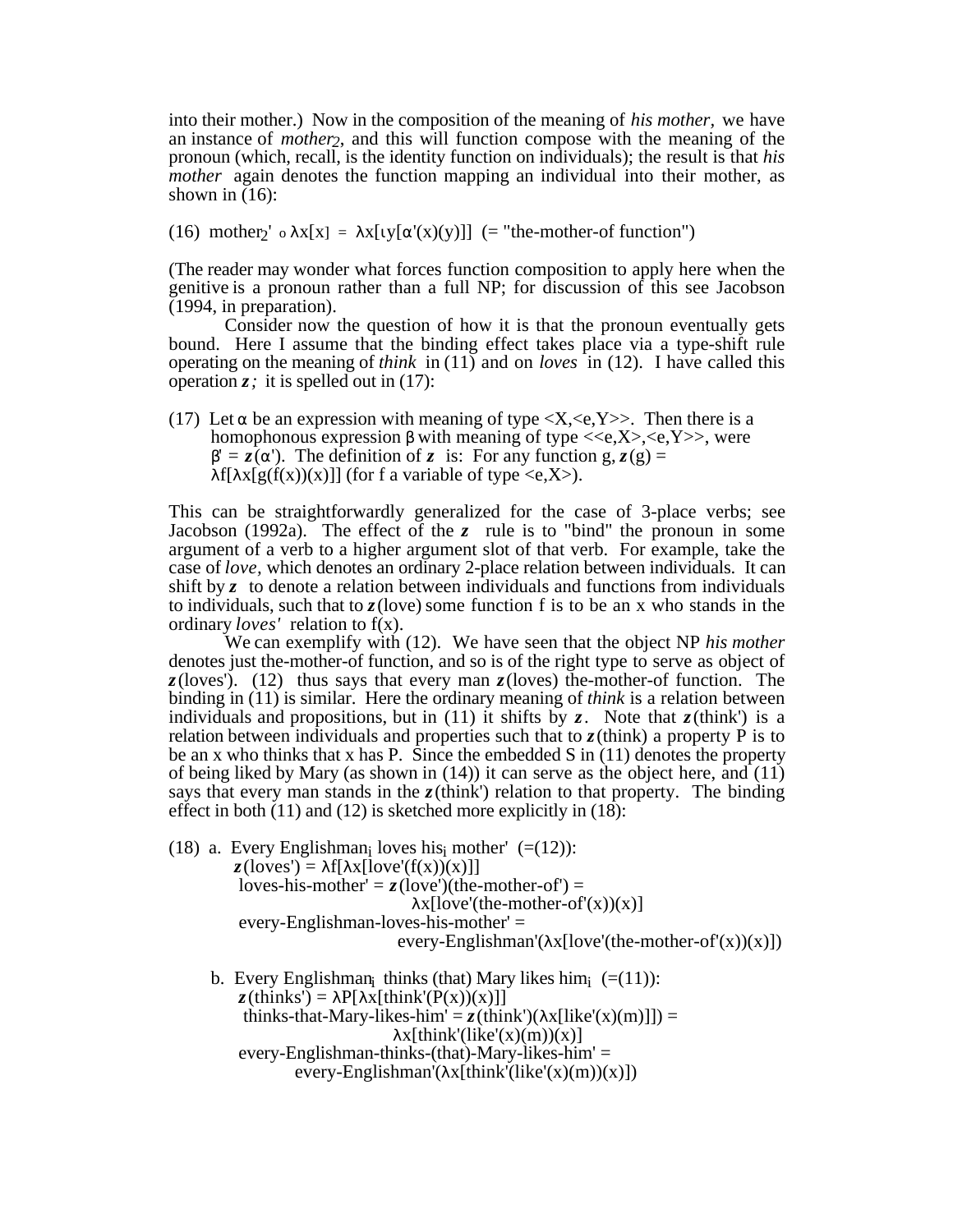There are two aspects of this analysis which will play a key role in the analysis of connectivity in copular sentences. The first is that a pronoun contributes essentially nothing to the meaning of an expression in which it is located, and so any constituent containing a pronoun denotes a function from individuals to whatever type of meaning that constituent would have if it contained a full NP in place of that pronoun. The second key aspect has to do with the location of the binding effect. This effect is located in the type-shift rule which operates on an expression which wants two arguments - one argument being the pronouncontaining constituent and the other being some higher argument. Moreover, this rule will bind the pronoun within the lower argument to the higher argument slot. Crucially, then, binding is not a relationship between two NPs, but rather between argument slots.

It should also be pointed out that although this account does need the special *z* rule in order to effect binding, any account of binding actually needs some special rule. Take, for example, one way to implement binding under a standard Montague style approach. One possibility for how binding occurs in (12) under such an approach is that the VP translates as the open property shown in (19a) and this is then mapped into the closed property shown in (19b); this then occurs as argument of the subject:

(19) a. loves-his-mother' = love'(the-mother-of'(x)) ===> (Binding rule) b.  $x[lower-(the-mother-of'(x))(x)]$ 

An alternative is that the subject NP is first "pulled out" and replaced by a variable which is identical to the translation of *his*; this variable is then -abstracted over and the entire expression occurs as argument of the "raised" quantified NP. Note that this too makes use of a special rule to effect binding; under this approach that rule is the -abstraction step.

Thus any approach would appear to need some special rule in order to effect binding. The important difference between my account and the more standard approaches sketched above is (apart from the issue of the existence of variables) in the location of the binding effect. Under the account here this is located in a shift on the meaning of *likes* rather than on a shift on the meaning of the full VP *likes his mother* (or on the meaning of a full S after QR *x likes x's mother).* The binding effect is, thus, located much more locally, and this will turn out to be one of the key advantages to this account in accounting for a wide array of facts (see also Jacobson (1994; in preparation) for discussion).

Notice that we can also now account for standard cases of Weak Crossover under this approach without recourse to any co-indexation conventions or any other constraints on syntactic representations such as LF. Although there are a number of well-known mysteries and open questions about Weak Crossover, let us say as a first approximation that this effect is the result of the fact that the only binding rule is the one given in (17) (generalized to 3-place verbs), where this rule has the effect of binding the pronoun to a higher argument slot. In other words, let us assume that there is no "backwards" version of (17) as given in (20), where (20) has the effect of binding a pronoun in a some argument to a lower argument slot. (Note that (20) is the Curry and Feys (1958) combinator **S**.)

(20) Given any expression with meaning of type  $\langle e, X, Y \rangle$ , can shift to a homophonous expression with meaning of type  $\langle e, \langle \langle e, X \rangle \rangle$ , where  $' = s($  '). The definition of *s* is:

For any function g,  $s(g) = x[f(g(x)(f(x))]]$  (for f a variable of type  $\langle e, X \rangle$ ).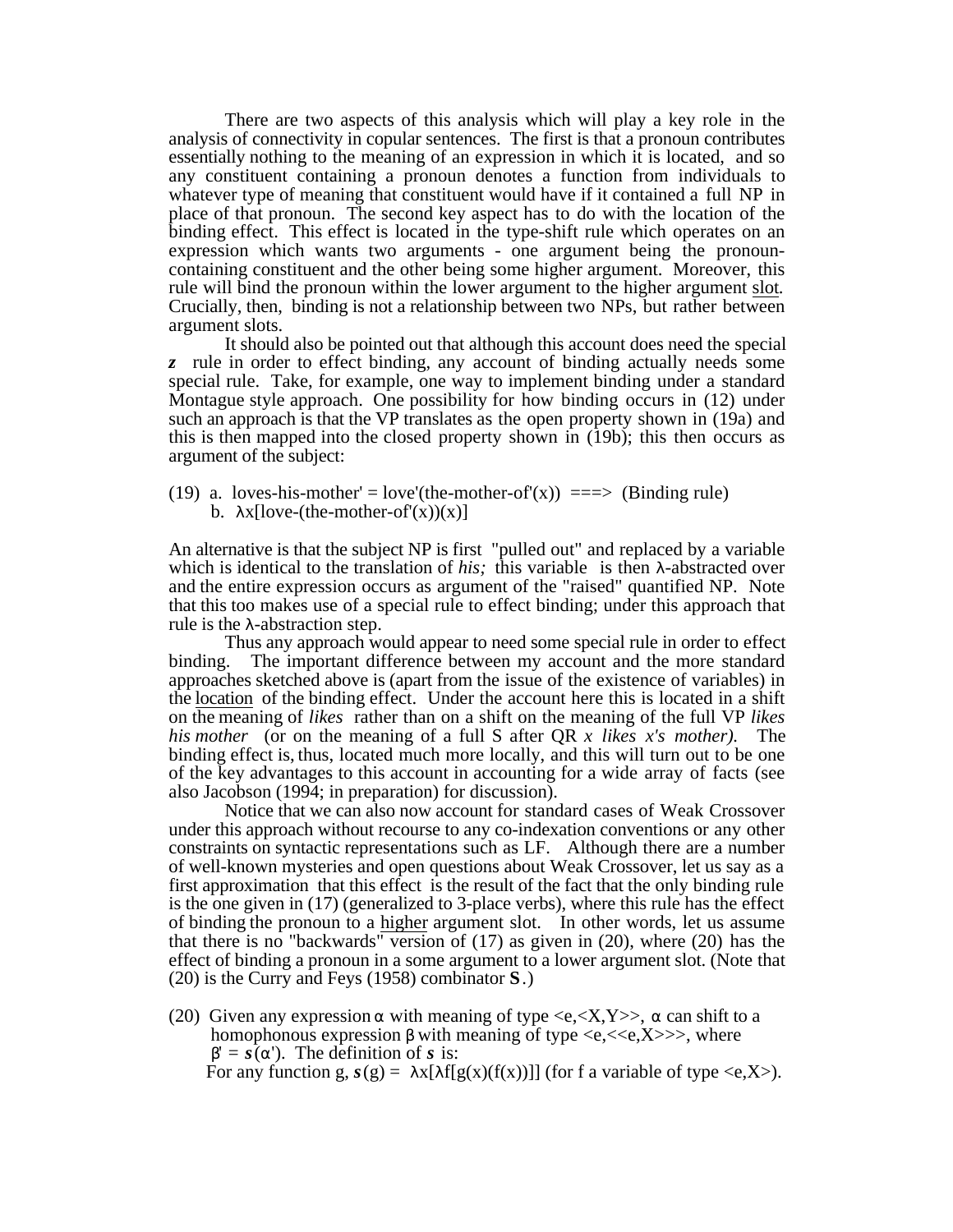If there were the operation *s* in (20) then indeed we could get typical Weak Crossover violations such as (21):

(21) \*His<sub>i</sub> mother loves every Englishman<sub>i</sub>.

To see why this is so, let us assume that quantified NPs in object position are handled as in Partee and Rooth (1983), where *loves* is listed in the lexicon as being of type  $\langle e, \langle e, t \rangle$  but it can argument lift on the object position so as to take a generalized quantifier in that position. Then, if we first applied *s* to *loves* and then argument-lifted on the object position of *s*(loves') we would get (21), as shown in  $(2\overline{2})$ :

(22)  $loves' \rightarrow s (loves') = x[ floves'(x)(f(x))]$ argument lift *s* (loves') on object slot: -->  $[g( ( y[s(love')(y)(g)] )] ] =$ [ g[ ( y[ x[ f[loves'(x)(f(x))]](y)(g)])]] =  $[g( x[loves'(x)(g(x))]]]$ loves-every-man' =  $[g(x][\text{loves}(x)(g(x)))])](\text{every-man'}) =$  $g[every-man' (x[loves'(x)(g(x))])]$  his-mother-loves-every-man' = g[every-man'( $x[loves'(x)(g(x))])$ ](the-mother-of') = every-man'( $x[loves'(x)(the-mother-of'(x))]$ )

But by ruling out the *s* operation, we preclude this derivation (and any other conceivable way to get  $(21)$ ). The important point, then, is that both the binding effect and any constraints on this effect is handled by a relationship between argument slots rather than a relationship between actual NPs and/or variables. Weak Crossover effects, then, are simply the result of constraints on the type-shift rule(s) that effect binding rather than a constraint on co-indexation. It should be noted, however, that in this account it is just a stipulation that "forwards" binding is possible by the *z* rule but that there is no corresponding "backwards" *s* rule; note that the latter is just as easy to state. Thus at this point I have no deep explanation for Weak Crossover effects, although see Dowty (1992) for relevant discussion.

# **3 . Independent Motivation**

A variety of independent motivation for this approach is provided in Jacobson (1991, 1992a, 1992b, 1994); in these papers I motivate this approach by a consideration of (i) functional questions; (ii) answers to functional questions; (iii) unexpected inferences of the sort discussed in Chierchia (1990), Reinhart (1990), and Higginbotham (1992); (iv) paycheck pronouns, Bach-Peters' sentences, and the interaction of these with Weak Crossover effects that were originally noticed in Jacobson (1977); (v) antecedent contained deletion; (vi) Across-the-Board binding in coordinate constructions (including Right Node Raising constructions), and (vii) i-within-i effects. Obviously space precludes a review of all of these arguments here. I will, however, review the first three since they interact robustly with the account of connectivity in copular sentences.

The first piece of motivation for this approach, then, is that the analysis of functional questions proposed in Groenendijk and Stokhof (1983) and Engdahl (1986) can be subsumed under the general mechanisms for binding. Thus consider a functional question like (23a) on the reading where (23b) is an appropriate answer:

(23) a. Who did every Englishman invite? b. His mother.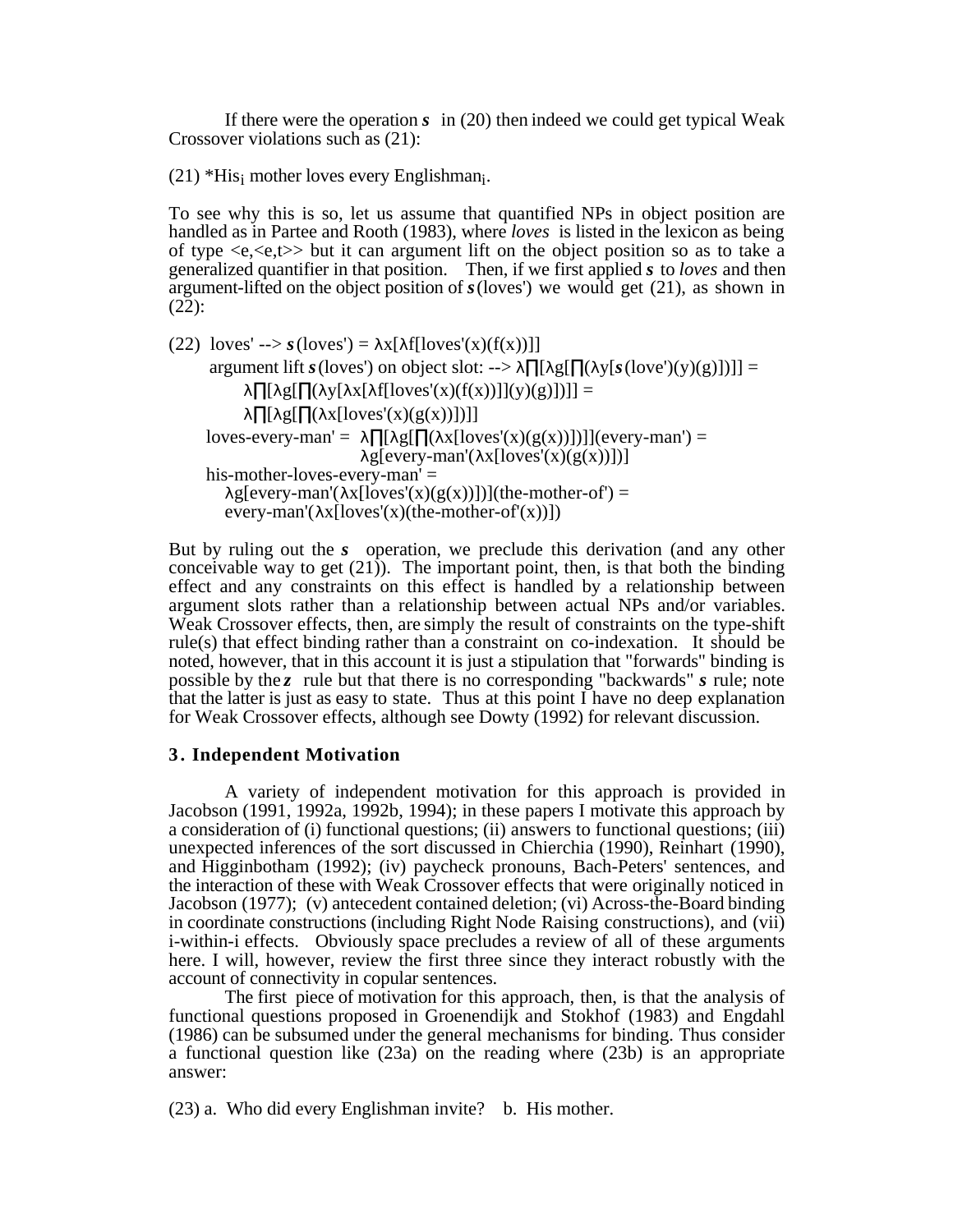Under the Groenendijk and Stokhof / Engdahl analysis, the meaning for (23a) is roughly as shown in (24) (note that this is rough and that a full rendering of the meaning requires embedding this into a theory of the semantics of questions; since the correct semantics of questions is orthogonal to the points here I will not do this):

(24) what is the function f (of type  $\langle e, e \rangle$ ) such that: every-Englishman'( $x$ [invite' $(f(x))(x)$ ])

I assume that this meaning is correct; but where I will depart from Groenendijk and Stokhof / Engdahl is in the way in which this meaning is put together. Groenendijk and Stokhof and Engdahl both assume that the gap - or trace- has a complex meaning; it translates as a variable f over functions of type  $\langle e, e \rangle$  applied to a variable x over individuals. The x variable is bound by the subject in the normal way that binding takes place. Then, presumably, the variable f is -abstracted over and the entire expression is taken as argument of the question pronoun, as shown in (25) (again, the details of this last step will depend in part on one's general analysis of questions, but will not affect the points here):

(25) who'( f[every-Englishman'(  $x$ [invite'( $f(x)$ )( $x$ )])

Notice that here we have to allow for a question pronoun to by polymorphic; it can take as argument either something of type  $\langle e,t \rangle$  or, in the case of functional questions, it takes as argument something of type  $\langle \langle e, e \rangle, \rangle$ . This will be true in my analysis as well.

There is, however, one unpleasant aspect of this analysis, at least under treatments of extraction in Categorial Grammar. This concerns the meaning of the gap: it has to receive the complex translation  $f(x)$ . And crucially this is needed if one adopts a standard account of binding. The reason for this is straightforward: recall that under standard approaches to binding the variable over individuals which is ultimately "bound" by *every Englishman* must be present in the translation of the constituent which undergoes the binding rule. In other words, we need either a VP which translates as *invite'(f(x))* or a full sentence of the form *invite'(f(x))(x)* in order to -abstract over the variable  $x$  in such a way that it will be bound.

But consider the analysis of extraction in most recent versions of Categorial Grammar. While there are a variety of such analyses (Steedman, 1987; Jacobson, 1987; Moortgat, 1989; Oehrle, 1990), all have in common the claim that a gap has no meaning at all - it is simply the failure of an expected argument to be introduced in the normal way. There is, then, no way that it could possibly have this complex meaning.

But given the approach to binding sketched above, the gap in a functional question is just like any other gap - it is just a missing argument which in this case happens to be an argument of type  $\langle e,e \rangle$ . In other words, all we need to say is that *invites* shifts by  $z$  and is therefore expecting an argument of type  $\langle e, e \rangle$ . Hence the question asks for the identity of the function f such that every Englishman *z* -invites f. (26) thus sketches how the meaning of (23 is put together under a Steedman-style approach to extraction:

(26) invite' =  $z$ (invite') = f[  $x$ [invite'(f(x))(x)]] every-Englishman-invite' = every-Englishman'  $\circ$  *z*(invite') =  $f[every-Englishman' (x[invite'( $f(x)$ )(x)])]$ (this then occurs as argument of the question pronoun)

Thus there is no need to say anything special about the gap here or treat it in any different way from an ordinary gap; the fact that it can be a "functional" gap is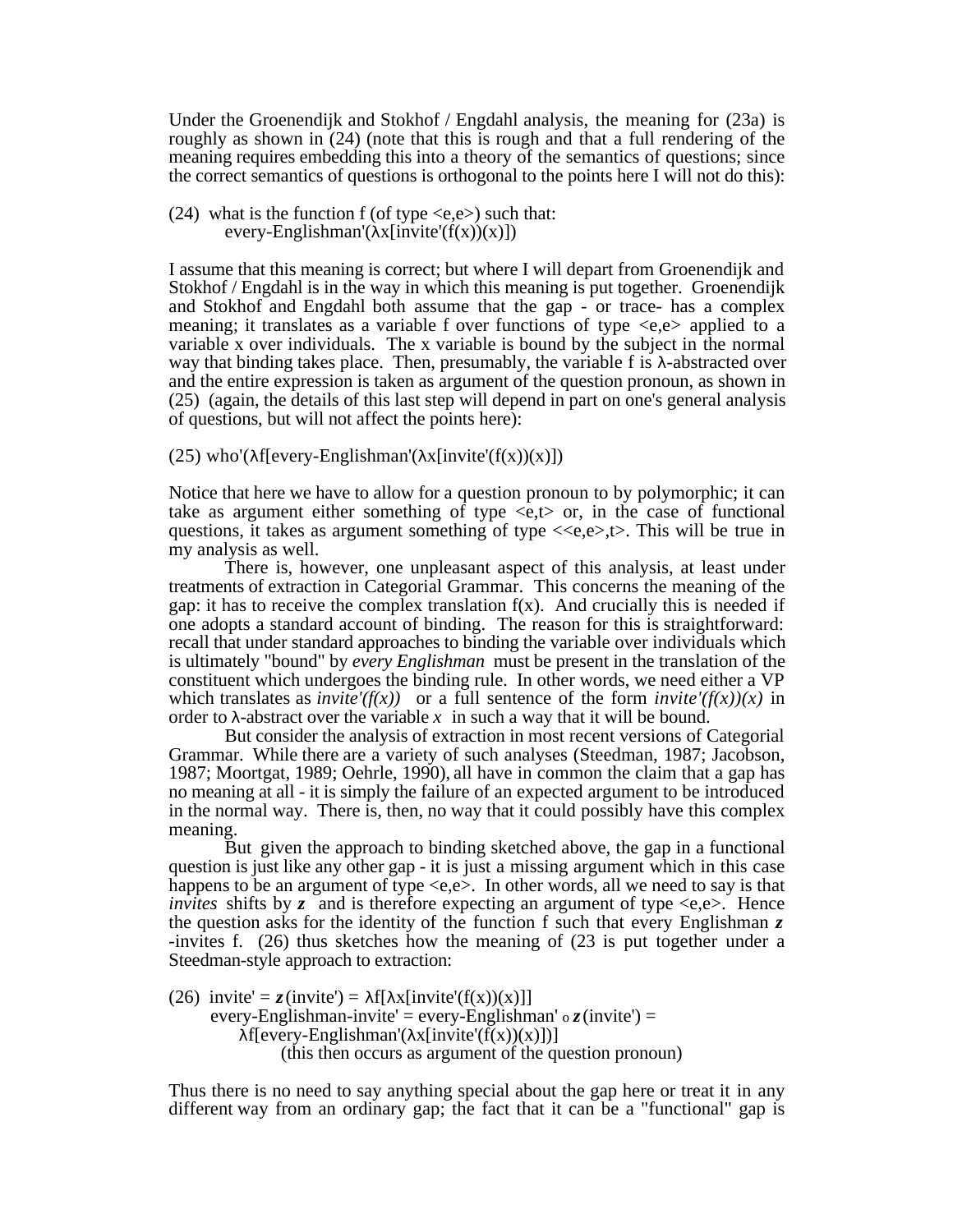simply a result of the way in which variable binding works in general. It should, of course, be noted that - just as in the Groenendijk and Stokhof / Engdahl analysis there is one aspect which does not come completely "for free" - this analysis (like theirs) will require question pronouns to be polymorphic. However, the rest follows directly from the normal binding mechanisms, and so functional questions are perfectly compatible with Categorial accounts of extraction in general.

Moreover, we also immediately account for the interaction of Weak Crossover and functional questions discussed in Chierchia (1990, 1993). Thus May (1985) and Chierchia point out that (27) lacks a functional reading, and Chierchia (1990) points out that, given the functional question analysis, this should reduce to Weak Crossover:

(27) \*Who invited every Englishman? His mother.

While I take Chierchia's basic point to be correct, it is worth noting that the actual mechanism which he invokes to perform this reduction is somewhat complex. Since he takes Weak Crossover to be a constraint on indexing at some level of representation, he must provide a functional gap with two indices (one corresponding to the variable over functions, and one corresponding to the variable over individuals). But again the impossibility of the functional reading in (27) follows in this account from the absence of the backwards binding rule *s*. As detailed in (22) , the existence of such a rule would allow the VP in (27) to have the functional reading shown in (28), and this could then occur as argument of the question pronoun:

(28) invite-every-Englishman':

lift on object position of  $s$  (invite') and then apply to every-man'  $=$  $f[every-Englishman' (x[invite'(x)(f(x))])]$ 

But the absence of *s* blocks this (or any other conceivable derivation to give rise to the functional reading); thus the lack of a functional reading follows from the fact that a functional argument cannot be bound to a lower argument slot.

The second advantage of this approach to binding is even more striking; this centers on the fact that *his mother* is a perfectly good answer to a functional question like (23a). In fact, under the standard approach to binding this is quite surprising - the meaning of *his mother* ought to be the "open individual" *x's mother* - which is just an individual relative to some way to assign values to the variables. Yet the question does not ask for the identity of an individual (nor for the identity of a function from assignment functions to individuals); it asks for the identity of a function from individuals to individuals.

But here the fact that *his mother* is an appropriate answer is unsurprising. since the pronoun *his* denotes the identity function, *his mother* just means themother-of-function, and so of course it is of the right type to be the answer to a functional question. This point is also discussed in Gawron and Peters (1990) and Ginzburg (1992), and both posit a special rule which maps the meaning of certain NPs into functions of the right type in order to account for this. Here, however, no such extra rule is needed. The fact that *his mother* automatically denotes a function of type <e,e> in this account will become crucial below.

The third advantage that we will consider here centers on cases of unexpected inferences of the sort discussed in Chierchia (1990), Reinhart (1990), Higginbotham (1992), and others. This phenomena is exemplified in (29):

(29) a. Every Englishman believes whatever every Frenchman believes.

- b. Every Frenchman<sub>i</sub> believes that he<sub>i</sub> should drink red wine.
- c. Therefore, every Englishmanj believes that hej should drink red wine.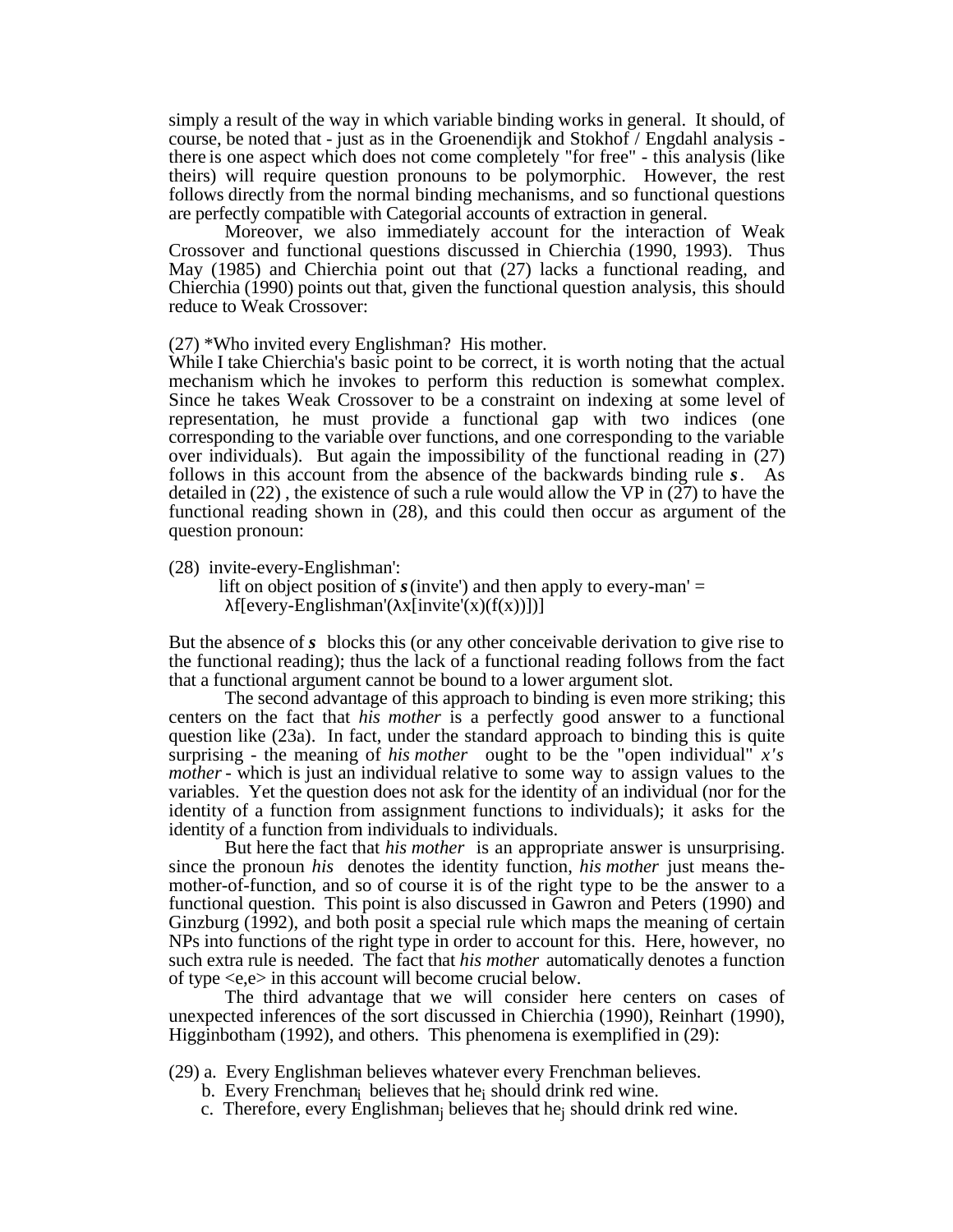As detailed in Chierchia (1990), the fact that we get what we might call here the "sloppy" inference is unexpected under standard accounts of binding. Chierchia's solution, thus, was to attribute this to a special lexical property of the verb *believe;* more generally, he tried to tie this in to Lewis' account of *de se* belief. However, this account is quite thoroughly critiqued in Reinhart (1990). I won't repeat her full arguments here save to point out that, as she notes, this phenomenon has nothing to do with *belief,* for we get this quite generally. For example, we find the parallel inference in a case like (30):

- (30) a. Every Englishman loves whoever every Frenchman loves.
- b. Every Frenchman<sub>i</sub> loves his<sub>i</sub> mother.
- c. Therefore, every Englishman<sub>j</sub> loves his<sub>j</sub> mother.

And in fact, although (31) is perhaps slightly odder, here too we can get the "sloppy" inference:

- (31) a. Every Englishman loves the woman that every Frenchman loves.
- b. Every Frenchman<sub>i</sub> loves his<sub>i</sub> mother.
- c. Therefore, every Englishman<sub>j</sub> loves his<sub>j</sub> mother.

Under the approach to binding here, these inferences follow straightforwardly provided we make only the assumption that the objects in (29a) -(31a) can have functional readings. Take, for example, (31) whose semantics is sketched informally in (32):

- (32) a. Every Englishman *z*-loves the function f (with range women) such that every Frenchman *z*-loves f.
	- b. Every Frenchman *z*-loves the-mother-of function.
	- c. Therefore, every Englishman *z*-loves the mother-of function.

Hence, the only apparatus needed in addition to the normal binding apparatus is some way to get the object NP to denote a function rather than an individual. (In fact, it is probably a happy result that something extra is needed in order to induce the "sloppy inference" reading, because these are indeed somewhat unusual, and we do a bit of a double-take on hearing them.) This result can be obtained by simply allowing the relative pronoun, the head noun, and the determiner to be polymorphic.

To clarify, we need to allow the object NP in (32a) to have the meaning shown in (33):

 $(33)$  the-woman-who-every-Frenchman-loves' = f[  $x[woman'(f(x))]$  every-Frenchman'( $z(loves')(f))$ ]

As discussed earlier, the meaning of *every Frenchman loves* can be put together as shown in  $(34)$ ; this just invokes the *z* rule combined with a Steedman style approach to extraction:

(34) every-Frenchman-loves' = every-Frenchman'  $\circ$  *z*(loves') = x[every-Frenchman'(*z*(loves')(f))]

As to the rest of the derivation, consider first the manning of the relative pronoun. Presumably, a relative pronoun like *who* normally takes as arguments two sets of individuals and returns the intersection of these sets. Thus we can just generalize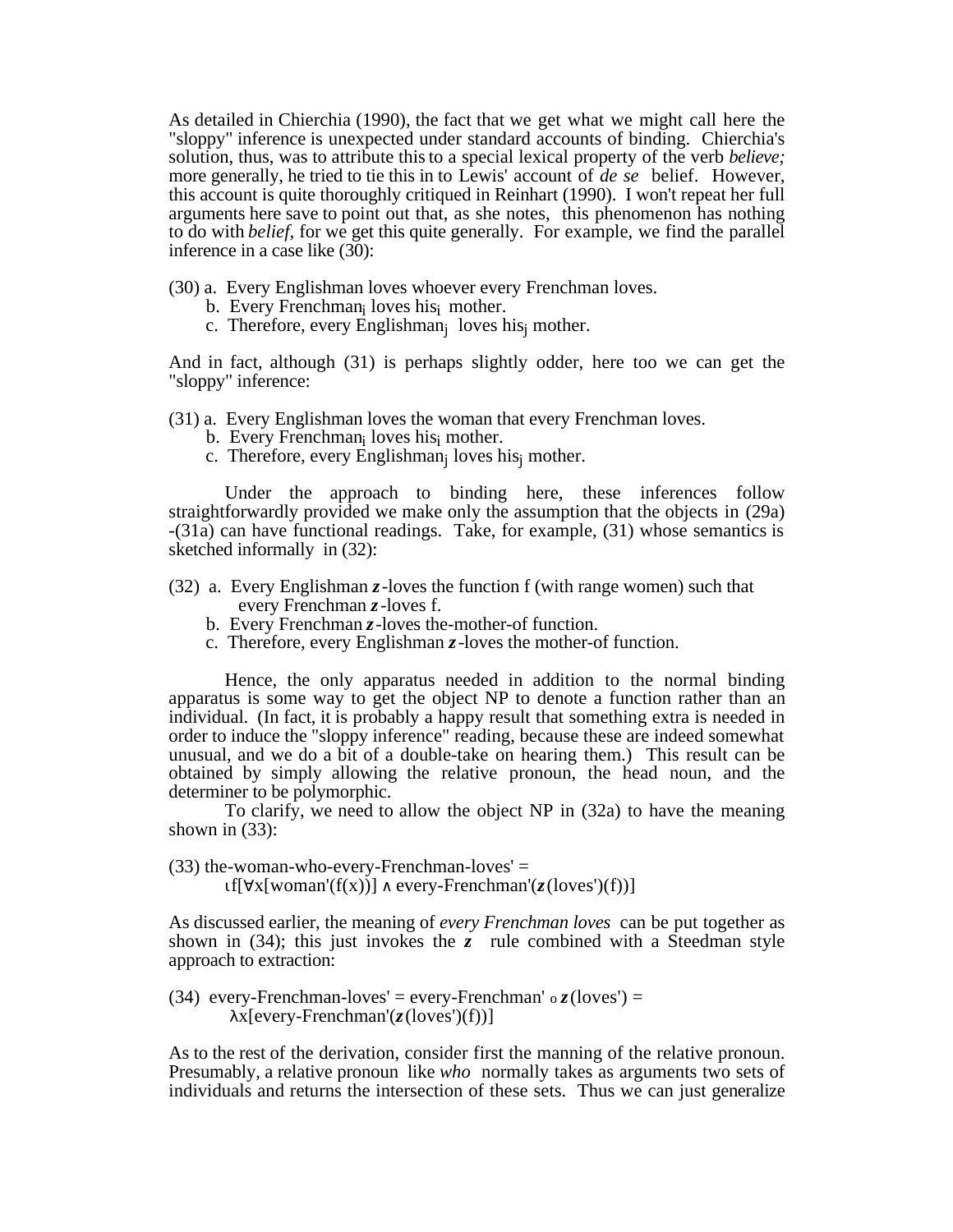this here as shown in (35) so that *who* takes as arguments two sets of functions from individuals to individuals, and again it returns the intersection of these sets.

(35) normal who' (of type  $\langle\langle e,t\rangle,\langle\langle e,t\rangle,\langle e,t\rangle\rangle)$ : P[ Q[ x[P(x) Q(x)]] additional meaning: of type  $\langle \langle f,t \rangle, \langle f,t \rangle \rangle$  (for f an abbreviation of  $\langle e,e \rangle$ : A[ B[ f[B(f) A(f)]] (for A and B variables of type  $\langle f, t \rangle$ )

In fact, one might assume more generally that who' is of type  $\langle \langle X,t \rangle, \langle \langle X,t \rangle, \langle X,t \rangle \rangle$  with meaning Z[ Y[Z Y]], for the generalized of Partee and Rooth (1983)). Thus when *who'* combines with the meaning of *every Frenchman loves* we get the meaning shown in (36):

(36) B[ f[B(f) every-Frenchman'(*z*(loves'(f))]]

Next, we need to assume that while *woman'* normally denotes a common noun which characterizes a set of individuals, it too has a secondary meaning in which it denotes a set of functions - in particular, the set of functions into women. This is shown in  $(37)$ :

(37) woman' - normal meaning of type  $\langle e,t \rangle$ additional meaning of type  $\langle \langle e, e \rangle, t \rangle = g[x[woman'(g(x))]]$ 

This then will be the argument of the relative clause *who every Frenchman loves,* and this means that the entire constituent *woman who every Frenchman loves* will denote the intersection of the set of functions with range women and the set of functions f such that every Englishman *z*-loves f. Finally, this combines with the determiner *the,* which maps this into the unique function in that set (hence *the* also must be polymorphic); the derivation of the meaning of the entire NP, then, is shown in (38):

(38) woman-who-every-Frenchman-loves' =

B[ f[B(f) every-Frenchman'( $z$ (loves')(f))]]( g[  $x$ [woman'( $g(x)$ )]]) = f[  $x[woman'(f(x))]$  every-Frenchman'( $z(loves')(f)$ )] the-woman-who-every-Frenchman-loves' = f[  $x[woman'(f(x))]$  every-Frenchman'( $z(loves')(f)$ )]

I will leave it open as to just how general are the rules which allow the relative pronoun and the head noun to have this polymorphism.

Again, the key point is that very little extra is needed to get the kind of inferences shown above - most of this account follows from the existence of the *z* rule and, more particularly, from the fact that binding is located on the type-shift rule operating on the meaning of *loves, believes,* etc. (hence we do not need to invoke a special lexical property as Chierchia does and can thus account for the generality of this phenomenon). Notice that we can use this same kind of apparatus to account for the connectivity effects across sentences discussed earlier in (10). Here we need only let *someone* shift into a functional reading, so that (10) says that every Englishman *z*-loves some function, and the second sentence identifies this as the-mother-of function.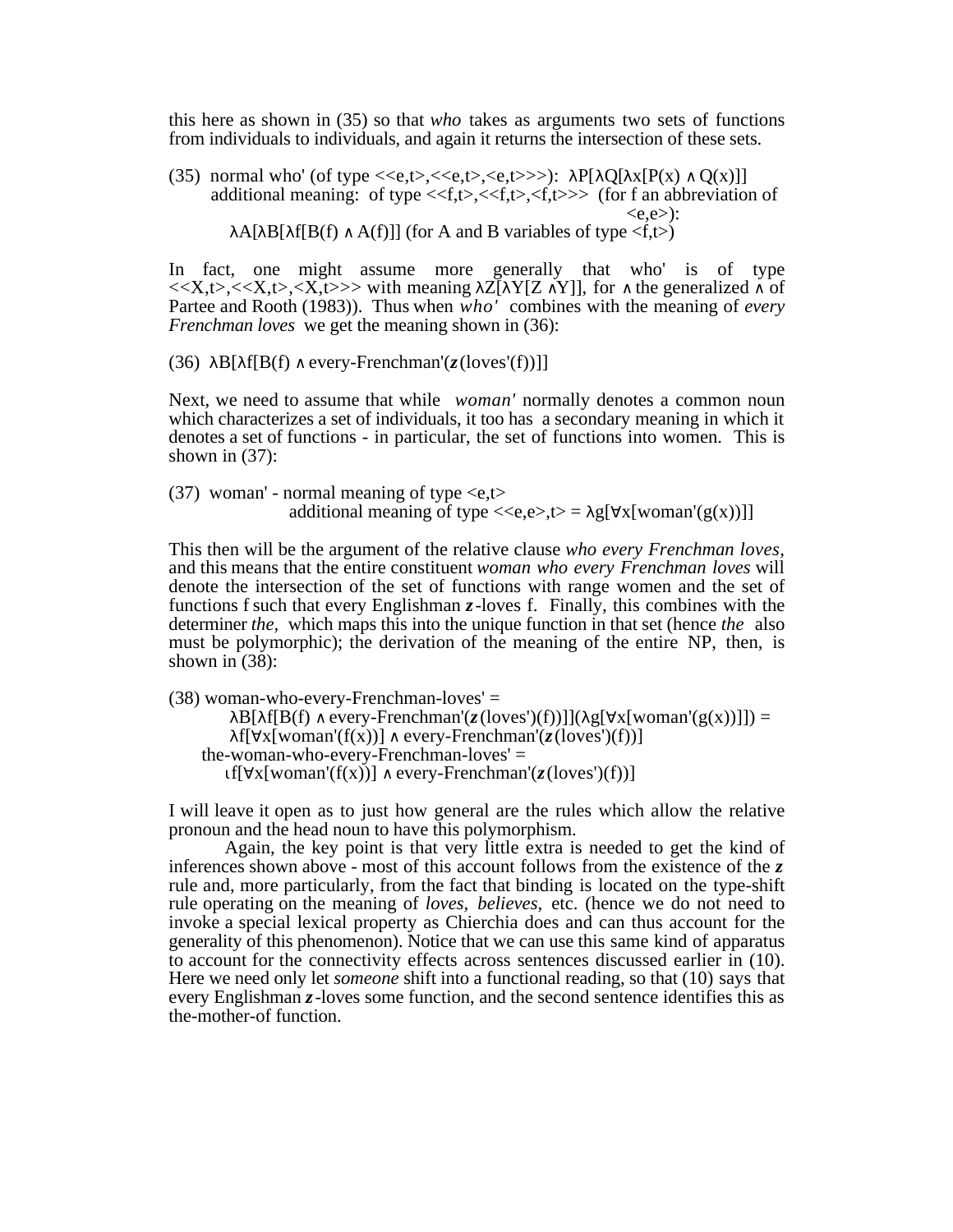# **4. The Account of Binding in Copular Sentences**

With the apparatus sketched above, we now have all of the pieces to account for the apparently problematic binding in (2); we will exemplify with (2a):

 $(2a)$  The woman who every Englishman<sub>i</sub> loves is his<sub>i</sub> mother.

Informally, the analysis is as follows. The pre-copular constituent denotes the function f with range women such that every Englishman *z*-loves f, and the postcopular constituent identifies this as the-mother-of function. With regards to the meaning of the pre-copular constituent, note that nothing new is needed to get this meaning - the claim that this NP can have a functional meaning was motivated independently in order to account for the unexpected inference in (31). Moreover, this meaning comes almost for free under this approach to binding - the only additional apparatus needed to allow for this meaning was to allow the relative pronoun, the determiner and the head to by polymorphic so as to allow the entire NP to denote a function from individuals to individuals.

The claim that the pre-copular constituent can have a functional reading is, perhaps, not a particularly earth-shattering one, for one can see this as a straightforward extension of the Engdahl / Groenendijk and Stokhof analysis of functional questions (although, as noted earlier, it has the additional advantage of not needing to assign a complex meaning to the gap). But the key advantage of the present approach is that the functional question analysis in and of itself still leaves it mysterious as to how the post-copular constituent - *his mother -* has the right kind of meaning to be identified with a function of type  $\langle e, e \rangle$ . Again, though, this follows immediately from the variable-free approach; since a pronoun is much like a gap (modulo its gender contribution) it follows that *his mother* denotes the-mother-of function. The moral, then, is that it is a misnomer to think of *every Englishman* as binding the pronoun, and so no reconstruction level is needed at which these two constituents are in an appropriate configurational relationship. The appearance of binding is due to the fact that the-mother-of function is equated with the function identified by the pre-copular constituent, and that constituent denotes the function f such that every Englishman *z*-loves f. It thus follows by the normal rules of inference that every Englishman does indeed love his mother.

To complete the analysis, we will formalize it using the semantics for specificational copular sentences which is implicit in Higgins (1973), was further developed in Williams (1983), and was formalized in Partee (1985). (It should be noted, though, that any other reasonable semantics for specificational copular sentences would appear to do just as well.) According to this analysis, in both specificational and run-of-the-mill predicational sentences, *be* takes two arguments: one of type  $\langle X, t \rangle$  and one of type X. Moreover, its meaning is such that it says that the argument of type X is a member of the set characterized by the other constituent. In predicational sentences, *be* takes the  $\langle X, t \rangle$  argument first and to its right, and thus it is of type  $\langle x, t \rangle, \langle x, t \rangle$  and denotes the identity function. In specificational sentences, on the other hand, the  $\langle X, t \rangle$  argument occurs to the left of *be* and the argument of type X to the right. Williams and Partee differ in their analysis of the order in which *be* combines with its arguments in specificational sentences; for convenience I will follow Partee here although nothing hinges on this. (The difference affects only the syntax and not the semantics.) Thus in Partee's analysis the specificational *be* combines first with the argument of type X (and takes this argument to its right) and then with the  $\langle X, t \rangle$  argument, and so its meaning in this case is  $x[ P(P(x))].$ 

Consider now an ordinary specificational copular sentence such as (39):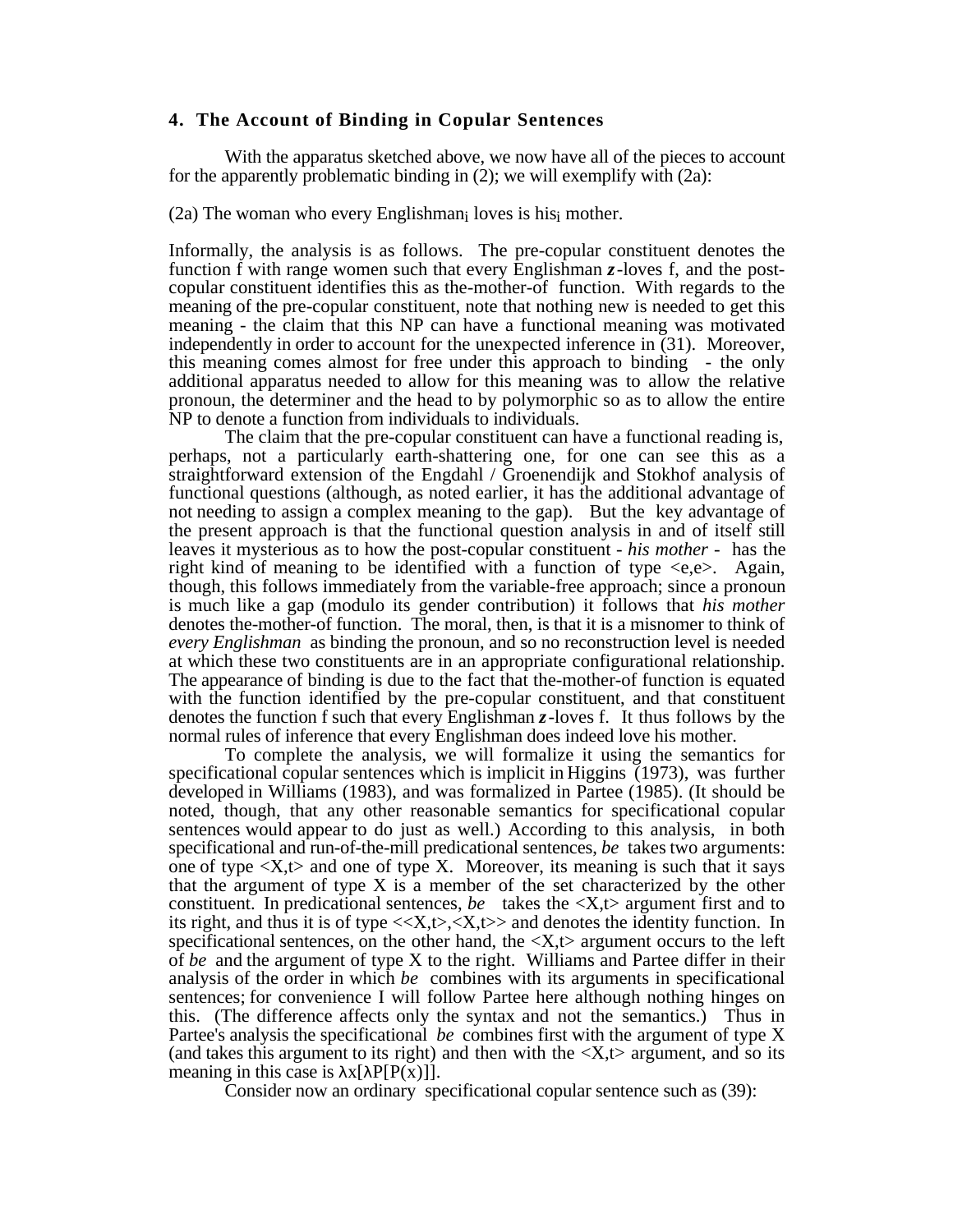(39) The thing which John ate was the apple.

Under Partee's analysis, *the thing which John ate* must be of type  $\langle e,t \rangle$ , even though it is an ordinary NP. To this end, Partee further proposes a type-shift rule allowing any NP (such as a definite NP) whose meaning is of type e to shift into a meaning of type  $\langle e,t \rangle$  by the operation IDENT, as follows:

(40) IDENT(a) =  $x[x = a]$  (Note that here is simply the more usual "="; I am using to distinguish this from my use of the symbol "=" in showing semantic equivalences.)

(Note that an NP shifted by IDENT is guaranteed to characterize a singleton set.) Partee's full analysis of the semantics of (39), then, is as shown in (41).

(41) the-thing-which-John-ate' =  $x[t\text{hing}'(x) \text{ ate}'(x)(i)]$  --->(IDENT)  $y[y \quad x[thing'(x) \quad ate'(x)(i)]$ be-the-apple' =  $x$ [ P[P(x)]](the-apple') = P[P(the-apple')] the-thing-which-John-ate-was-the-apple'  $=$  $y[y \quad x[thing'(x) \quad ate'(x)(i)]](the-apple') =$ the-apple'  $\bar{x}$ [thing'(x) ate'(x)(j)]

This analysis generalizes straightforwardly to the case where the pre-copular constituent has a functional reading, as in (2a). Here the pre-copular constituent denotes a function of type <e,e>, but we will let it shift by Partee's IDENT to denote a function characterizing a set of such functions; in particular it characterizes the (singleton) set of functions identical to the original function. It can thus be predicated of the-mother-of function, which is the meaning of the post-copular constituent. The full derivation for  $(2a)$ , then, is sketched in  $(42)$ :

 $(42)$  the-woman-who-every-Englishman-loves' =

f[ x[woman'(f(x))] every-Eng'( $z$ (love')(f)] (see (33)-(38))<br>-->(IDENT): g[g f[ x[woman'(f(x))] every-Eng'( $z$ (love')  $f[x[woman'(f(x))]$  every-Eng'( $z(love')(f)]$ ] is-his-mother' =  $A[A$ (the-mother-of')] (for A a variable of type  $\langle\langle e, e \rangle, t \rangle$ the-woman-who-every-Englishman-loves-is-his-mother' =

g[g f[ x[woman'(f(x))] every-Eng'( $z$ (love')(f)]](the-mother-of') = the-mother-of' f[  $x[woman'(f(x))]$  every-Eng'( $z(love')(f)$ ]

Finally, we can note that although the Weak Crossover effect shown in (5) at first glance appears to necessitate a reconstruction level in order to block coindexing, we can now account for this too without recourse to any such level nor to any indexing conventions:

 $(5a)$  ?\*The woman who loves every Englishman<sub>i</sub> the most is his<sub>i</sub> mother.

Again, the lack of the backwards binding rule *s* means that the relative clause *who loves every Englishman* cannot have the functional reading shown in (43):

(43) f[every-man'( $x[loves'(x)(f(x))$ ])]

Consequently, the NP *the woman who loves every Englishman* cannot denote the unique function f with range women such f *s*-loves every Englishman, and thus the relevant reading for (5a) is impossible. Hence an abstract level is needed neither for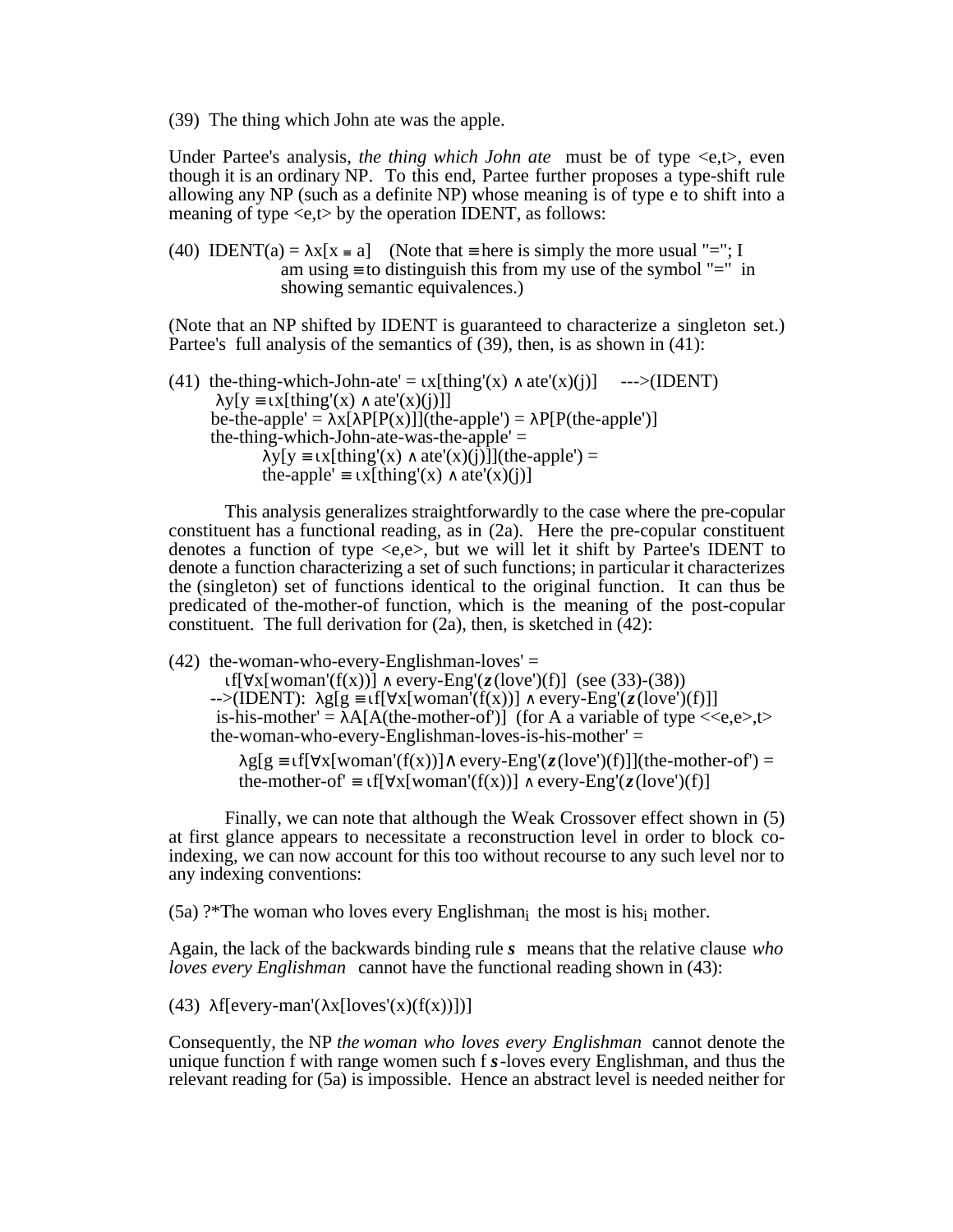the unexpected binding effect in (2), nor for the account of the lack of a parallel reading for (5).

#### **5. Salient Functions**

While the semantics shown in (42) appears at first glance to be a reasonable rendering of the meaning of (2), there is in fact an apparent subtle problem here. Consider for example (45) under the scenario in (46):

- (45) The only woman that every Englishman<sub>i</sub> invited was his<sub>i</sub> mother.
- (46) Englishmen are Bill, John, and Tom. Betty is the mother of Bill. Jane is the mother of John. Tara is the mother of Tom. Bill invites only Betty (his mother). John invites only Jane (his mother). Tom invites Tara (his mother) and Jane.

In this context, I think that we can truthfully say (45) - especially with heavy stress on *every Englishman.* However, given the semantics in (42), (45) should actually be false. The semantics developed above says that the only function f such that every Englishman *z*(invited) f is the-mother-of function. But actually, there are two such functions: there is the-mother-of function, and there is the function mapping Bill to Betty, John to Jane, and Tom to Jane. In fact, without any further restriction on what constitutes a function, then in the case where the quantified NP is *every Englishman,* the semantics developed above gives exactly the same (incorrect) result as does a semantics which scopes out *every Englishman.*

The solution, I suspect, lies in the notion of what we are willing to countenance as a function; it must be some "natural" or salient function and not any random pairing will count as a function. (See Chierchia, 1993 for similar remarks regarding functional questions.) Because the second of the functions named above is nothing more than a random pairing of individuals, it doesn't serve to counterexemplify the claim that there is only one function f such that every Englishman failed to  $z$  (invite) f. Just how to pin down what counts as a function is a question which I will have to leave open here; it certainly is not the case that the only functions which "count" are those like the-mother-of function which are given to us by nature. We can perfectly well speak of complex functions, as in (47):

(47) The only woman that every Englishman<sub>i</sub> invited was the one he<sub>i</sub> had been hoping would teach him the mysteries of Zen.

Nonetheless, it seems reasonable to say that the only things which count as functions here are ones which we can conceive of in some way above and beyond random pairings. As support for this claim, notice that if there is in fact more than one natural pairing in the discourse context set up in (46) then (45) indeed becomes false. Suppose, for example, that all of the facts in (46) are true, but that it is also the case that Betty is the teacher of Bill, Jane is the teacher of John, and Jane is also the teacher of Tom. Then each Englishman invited both his mother and his teacher, and (45) is false.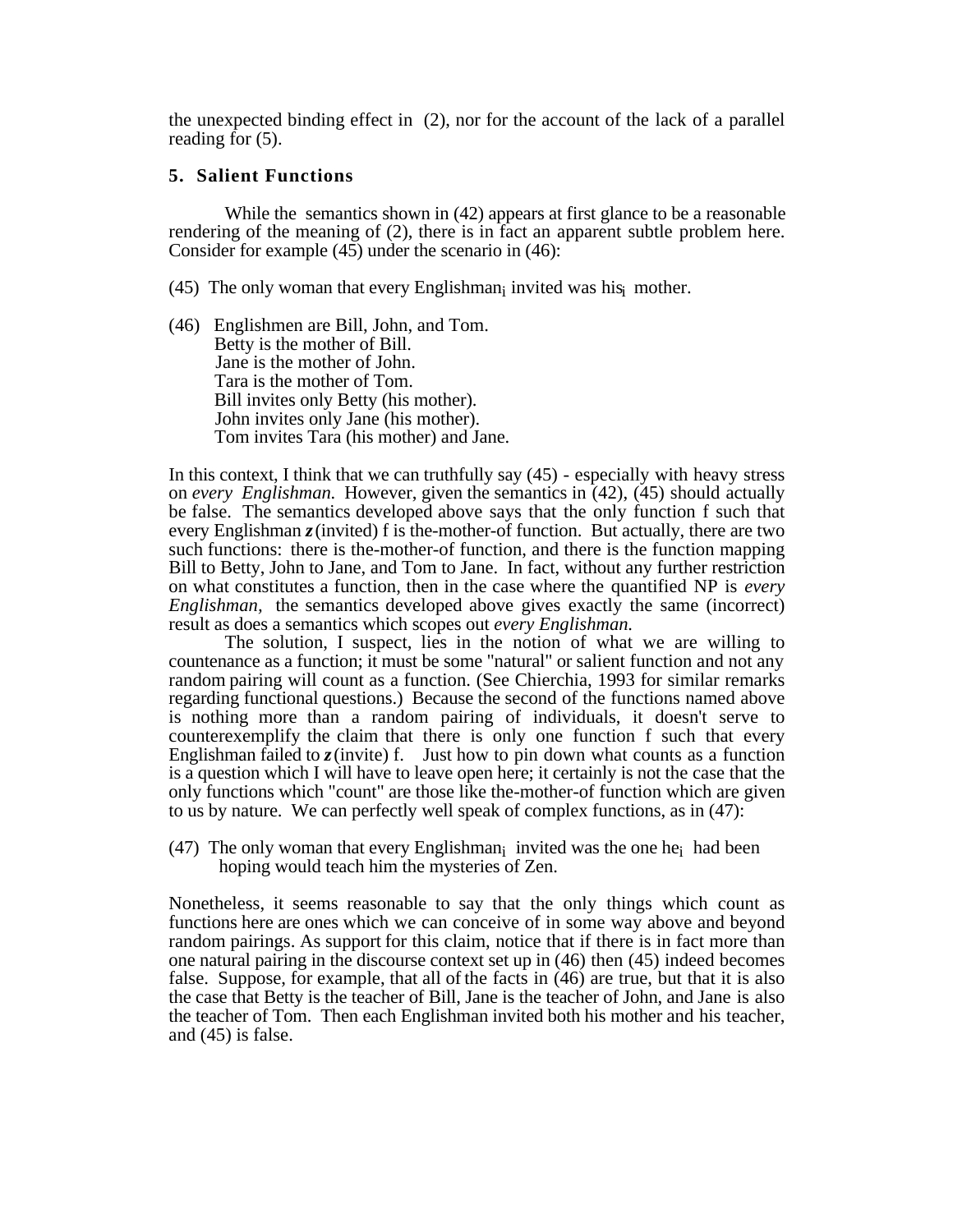#### **6 . Other Cases of Connectivity**

The remarks above show that the binding of a pronoun across *be* in copular sentences can quite naturally be accounted for without recourse to any abstract level of representation. This is a welcome result since, as discussed in Sec. 1, the positing of an abstract level to account for connectivity effects appears to make hash with the rest of the semantics of copular sentences. We have seen in Sec. 4, however, that by combining the functional question analysis with a variable-free semantics, we can adopt the Higgins/Williams/Partee semantics for copular sentences and account for their full meaning - including the binding effect - with direct interpretation.

Nonetheless, a proponent of the abstract level solution could well argue that such a level is motivated by a variety of other considerations, and not just by the binding of pronouns as in (2). Reflexives, control, and a number of other phenomena also show connectivity effects in this construction. Thus a full treatment of specificational copular sentences without recourse to an abstract level must ultimately show that these other kinds of connectivity effects can also be accounted for under direct interpretation. Obviously, to do this would take us well beyond the scope and allotted space of this paper. In closing, however, I will briefly mention as few points concerning the connectivity effects shown in (1) to show that the direct interpretation approach is certainly plausible.

Consider first the case of a reflexive within a predicative constituent (such as an AP) as in (1a). While there are many open questions about the analysis of English reflexives, there are also any number of accounts (e.g., Bach and Partee (1980), Szabolcsi (1987)) which predict that the AP in (1a) denotes the property  $\lambda x$ [proud-of'(x)(x)] - which we will call the "proud-of-self" property. (Just how the mechanisms work to ensure that this AP does indeed have this meaning depends on the particular analysis.) If this is correct, then again the reflexive is not actually "bound by" or co-indexed to any other NP; it simply contributes a meaning such that the AP denotes the proud-of-self property. (1a) is thus straightforward under the Higgins/Williams/Partee semantics for specificational copular sentences; it just says that the proud-of-self property is a member of the (singleton) set of properties that John has. For further details, see Partee (1985) who gives the semantics for this case. It should be noted, though, that Partee stopped just short of a fully semantic account of the connectivity effect here, simply because she assumed that a reflexive must be co-indexed with its binder. But there is no real reason to make this assumption, and if we abandon it, then this connectivity effect is unproblematic.

As to the reflexive within an NP as in (1b), it has been argued quite convincingly by Kuno (1975), Zribi-Hertz (1989), Pollard and Sag (1992) and others that in fact such a reflexive does not need a binder in any c-commanding relationship to it. In fact, as these authors point out, no binder is needed at all within the same sentence:

(48) John was upset. That picture of himself in the museum had been mutilated.

These authors claim that the conditions for a "Picture Noun Reflexive" are actually determined by pragmatic and/or discourse considerations; if this line is correct then grammaticality of (1b) shows nothing about the need for an abstract level at which the "binder" c-commands the reflexive. As to (1c), this appears at first glance to be more problematic. However, if the typology of reflexives put forth in Pollard and Sag (1992) is correct then this too is like a "Picture Noun Reflexive" and it does not need a local and/or c-commanding antecedent. Of course these remarks are quite suggestive; one needs a full account of the discourse conditions which sanction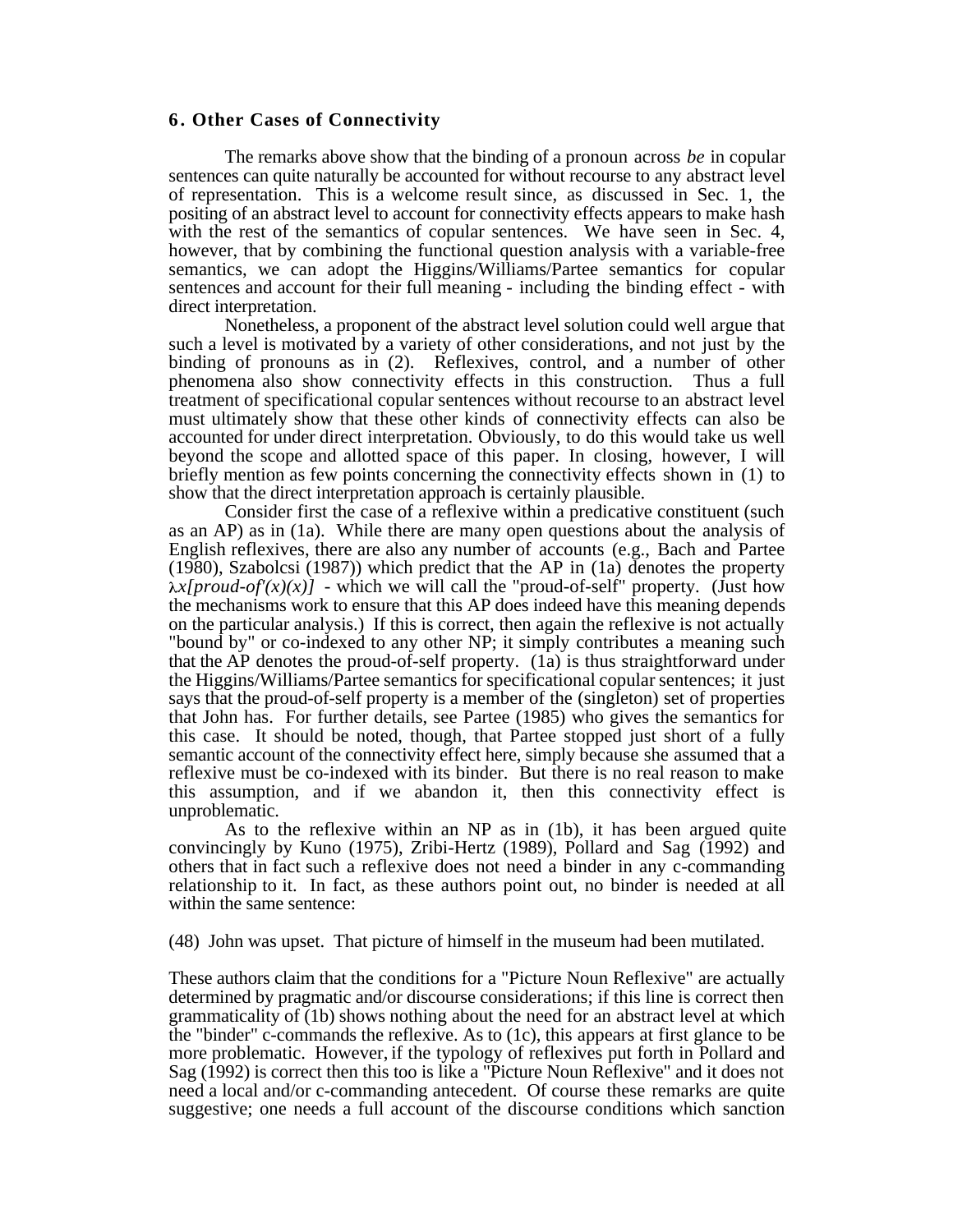such reflexives is order to have a full analysis, but the motivation for an abstract level based on these reflexives is weak, at best.

In conclusion, then, at least some connectivity effects in copular sentences are completely unproblematic under direct interpretation, given the approach to binding argued for here. I would like to suggest, then, that the moral to be drawn from copular sentences is that any phenomenon which exhibits "unexpected" connectivity in this construction should not, in fact, be characterized in terms of two constituents which need to be in a given syntactic configuration.

#### **References**

- Akmajian, A. (1970) *Aspects of the Grammar of Focus in English*, Ph.D. Dissertation, MIT.
- Bach, E. and B. Partee (1980) "Anaphora and Semantic Structure", in J. Kreiman and A. Ojeda (eds.), *CLS Parasession on Anaphora,* Chicago Linguistic Society, Chicago.
- Chierchia, G. (1990) "Anaphora and Attitudes De Se", in R. Bartsch et al. (eds.), *Language in Action,* Foris, Dordrecht.
- Chierchia, G. (1993) "Questions with Quantifiers", *Natural Language Semantics* 1, 181-234.
- Curry, H. and R. Feys (1958) *Combinatory Logic,* North-Holland Publishing Co., Amsterdam.
- Dahl, O. (1981) "Binding Relations in Dislocated Constituents", talk presented at the Sloan Workshop on Alternatives to Transformational Grammar, Stanford University.
- Dowty, D. (1992) "'Variable-Free' Syntax, Variable-Binding Syntax, The Natural Deduction Lambek Calculus, and the Crossover Constraint", in *Proceedings of the 11th Meeting of the West Coast Conference on Formal Linguistics,* CSLI Publications, Stanford.
- Engdahl, E. (1986) *Constituent Questions,* Reidel, Dordrecht.
- Gawron, M. and S. Peters (1990) *Anaphora and Quantification in Situation Semantics,* CSLI Publications, Stanford.
- Ginzburg, J. (1992) *Questions, Queries and Facts: a Semantics and Pragmatics for Interrogatives,* Ph.D. Dissertation, Stanford.
- Groenendijk, J. and M. Stokhof (1983) "Interrogative Quantifiers and Skolem Functions", in K. Ehlich and H. van Riemsdijk (eds.), *Connectedness in Sentence, Discourse and Text,* Tilburg Studies in Language and Literature 4, Tilburg University.
- Hepple, M. (1990) *The Grammar and Processing of Order and Dependency: A Categorial Approach,* Ph.D. Dissertation, University of Edinburgh, Edinburgh.
- Higginbotham, J. (1992) "Reference and Control", in R. Larson et al. (eds.), *Control and Grammatical Theory,* Dordrecht: Kluwer.
- Higgins, R. (1973) *The Pseudo-Cleft Construction in English,* Ph.D. Dissertation, MIT. Distributed by the Indiana University Linguistics Club, Bloomington: 1976.
- Hornstein, N. (1984) *Logic as Grammar,* MIT Press, Cambridge.
- Jacobson, P. (1977) *The Syntax of Crossing Coreference Sentences,* Ph.D. Dissertation, U.C. Berkeley. Published by Garland Press, New York, 1981.
- Jacobson, P. (1987) "Review of Gazdar, Klein, Pullum, and Sag, *Generalized Phrase Structure Grammar", Linguistics and Philosophy* 10, 389-426.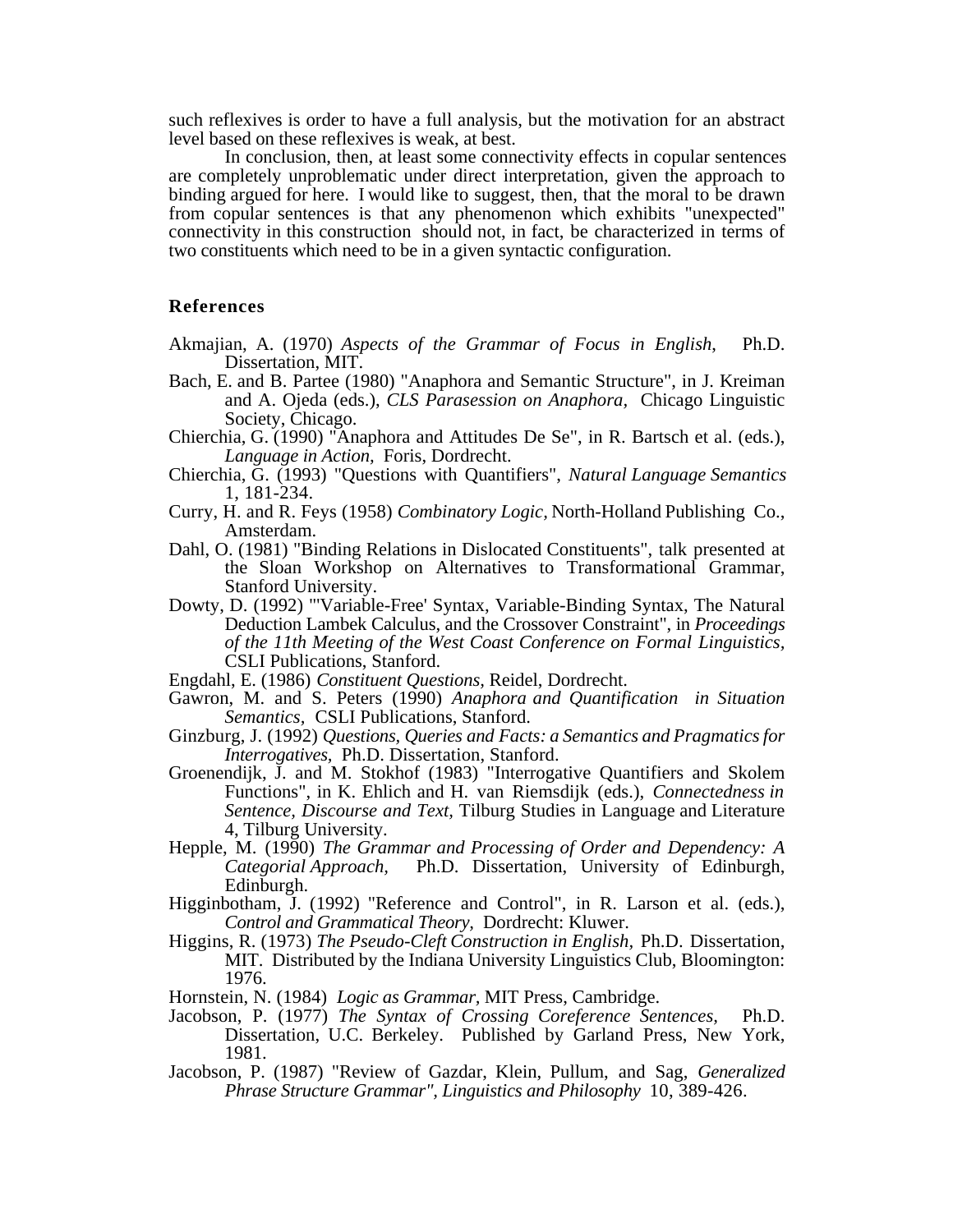- Jacobson, P. (1991) "Functional Questions, Paycheck Pronouns, and Variable Binding", presented at the ASL/LSA Conference, Linguistic Society of America Summer Institute, Santa Cruz.
- Jacobson, P. (1992a) "Bach-Peters Sentences in a Variable Free Semantics", in P. Dekker and M. Stokhof (eds.), *Proceedings of the Eighth Amsterdam Colloquium,* Institute for Logic, Language, and Computation, University of Amsterdam.
- Jacobson, P. (1992b) "Antecedent Contained Deletion in a Variable Free Semantics", in C. Barker and D. Dowty (eds.), *Proceedings of the Second Conference on Semantics and Linguistic Theory,* Ohio State University, Columbus.
- Jacobson, P. (1994) "i-within-i Effects in a Variable Free Semantics and a Categorial Syntax", in P. Dekker et al. (eds.), *Proceedings of the Ninth Amsterdam Colloquium,* Institute for Logic, Language, and Computation, University of Amsterdam.
- Jacobson, P. (in preparation) "Toward a Variable Free Semantics", ms. Brown University.
- Kuno, S. (1975) "Three Perspectives in the Functional Approach to Syntax", in *Papers from the Parasession on Functionalism,* Chicago Linguistic Society, Chicago.
- Lakoff, G. (1965) *On the Nature of Syntactic Irregularity,* Harvard University Computation Laboratory Report NSF-16, Cambridge. (Reprinted as *Irregularity in Syntax,* Holt, Reinhart, and Winston, 1970.)
- Lakoff, G. (1970) "Repartee", *Foundations of Language* 6, 389-422.
- May, R. (1985) *Logical Form: Its Structure and Derivation,* MIT Press, Cambridge.
- Moortgat, M. (1989) *Categorial Investigations,* Foris, Dordrecht.
- Oehrle, R. (1990) "Categorial Frameworks, Coordination, and Extraction" in *Proceedings of the Ninth Annual West Coast Conference on Formal Linguistics,* CSLI Publications, Stanford.
- Partee, B. (1985) "Ambiguous Pesudoclefts with Unambiguous *Be"* , in S. Berman et al. (eds), *Proceedings of NELS 16,* GLSA, University of Massachusetts, Amherst.
- Partee, B. and M. Rooth (1983) "Generalized Conjunction and Type Ambiguity", in R. Bauerle et al. (eds.), *Meaning, Use, and Interpretation of Language,* de Gruyter, Berlin.
- Peters, S. and E. Bach (1968) "Pseudo-cleft sentences", unpublished ms., University of Texas, Austin.
- Pollard. C and I. Sag (1992) "Anaphors in English and the Scope of Binding Theory", *Linguistic Inquiry* 23, 261-303.
- Quine, W.V. (1966) "Variables explained away" in W.V. Quine, *Selected Logic Papers,* Random House, New York.
- Reinhart, T. (1983) *Anaphora and Semantic Interpretation,* Croom Helm, London.
- Reinhart, T. (1990) "Self Representation", presented at the Princeton Conference on Anaphora, Princeton.
- Rodman, R. (1976), "Scope Phenomena, 'Movement Transformations', and Relative Clauses", in B. Partee (ed.), *Montague Grammar,* Academic Press, New York.
- Ross, J.R. (1972) "Act" in D. Davidson and G. Harman (eds.), *Semantics of Natural Language,* Reidel, Dordrecht.
- Steedman, J. (1987) "Combinatory Grammars and Parasitic Gaps", *Natural Language and Linguistic Theory* 5, 403-440.